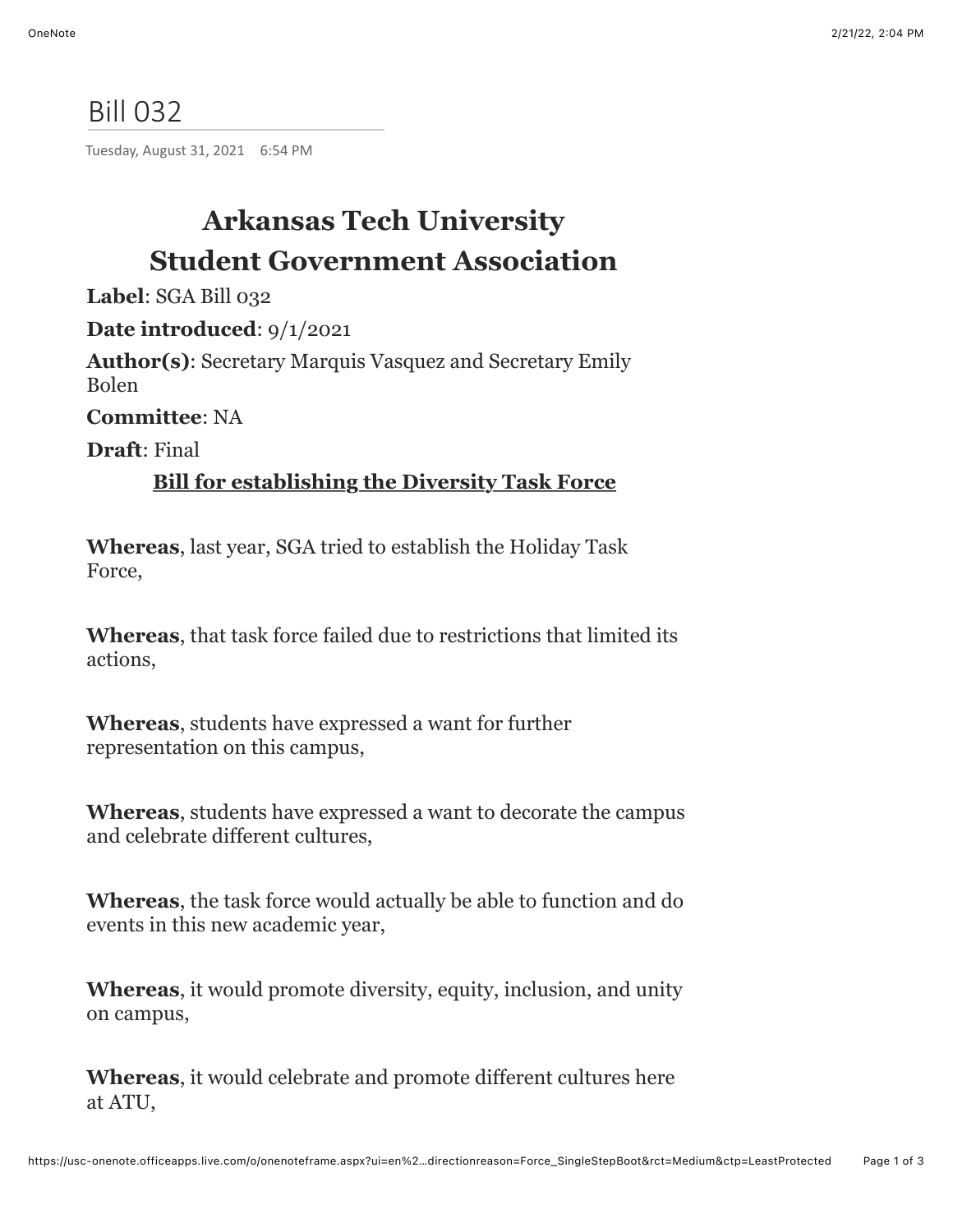**Whereas**, it would help promote student involvement by helping our different cultural organizations promote themselves with the help of SGA,

**Whereas**, it would help connect the student body to the international student population as well as multiple student organizations,

**Whereas**, it would give the SGA Senate and Executive board plenty of opportunities to earn volunteer hours through SGA itself,

**Whereas**, it would help increase SGA's presence and impact on the campus,

**Whereas**, the Diversity Task force has a calendar of events and has a written plan for this academic year ([found here\)](https://docs.google.com/document/d/1yPzmxfVGh9HkDhOnbSzBHacdpZMOyVF8/edit?usp=sharing&ouid=113408221570420285686&rtpof=true&sd=true),

**Whereas**, this Task Force will help SGA use its funds we receive for both semesters,

**Whereas** SGA does not want to currently make a standing committee for this yet; however, if success continues then SGA will continue to process the idea of a standing committee.

#### **Therefore, be it enacted by the Senate of the Student Government Association of Arkansas Tech University:**

To establish the Diversity Task Force (taking the spot of the Holiday Task Force) for the 2021-22 Academic year in order to help campus organizations (and SGA) promote themselves, educate students on different cultures on campus, and to help be an effort to unify the campus. This task force is to be primarily overseen by Secretary Vasquez and Secretary Bolen.

### **PASSED FAVORABLY**

XX Affirmative